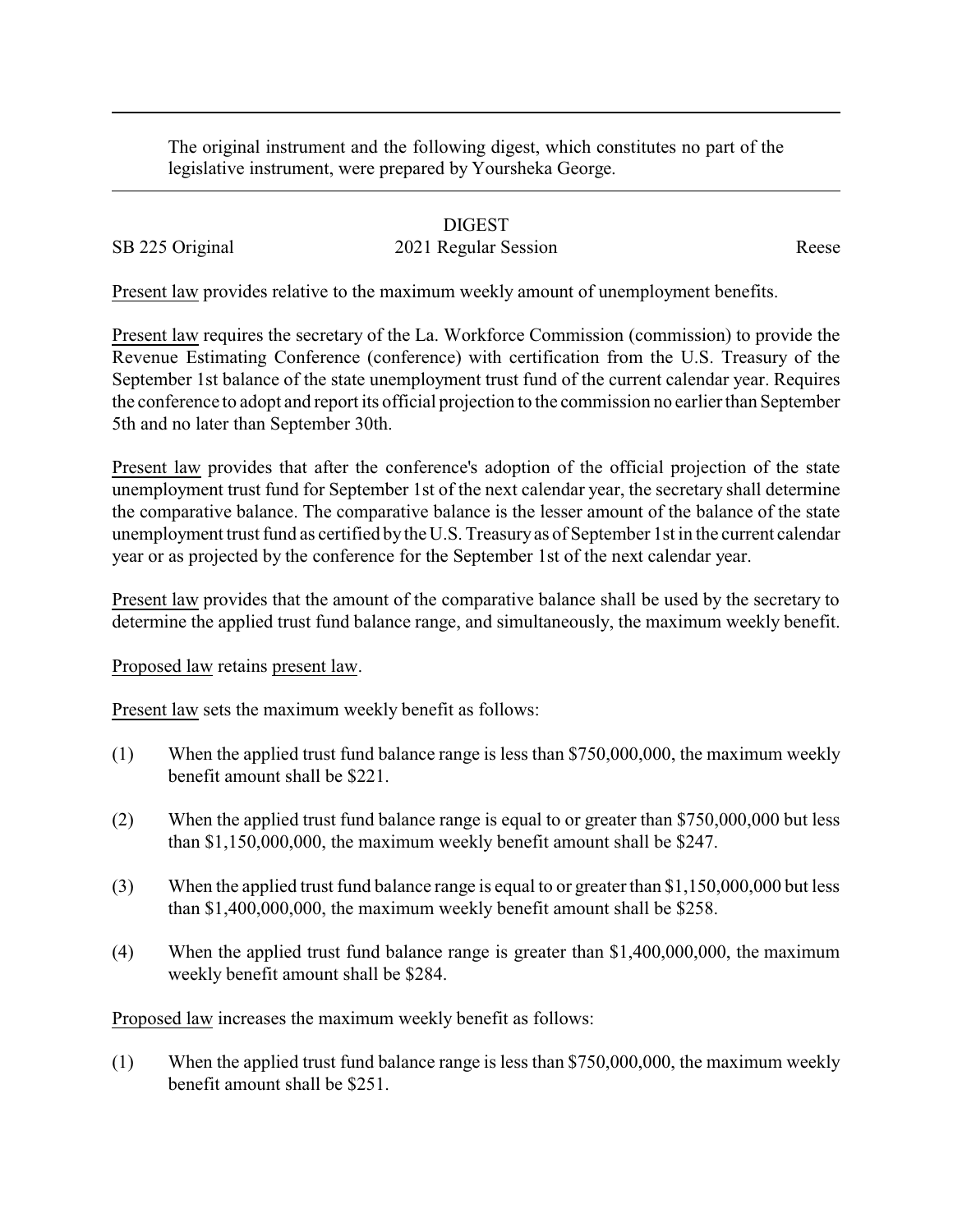- (2) When the applied trust fund balance range is equal to or greater than \$750,000,000 but less than \$1,150,000,000, the maximum weekly benefit amount shall be \$277.
- (3) When the applied trust fund balance range is equal to or greater than \$1,150,000,000 but less than \$1,400,000,000, the maximum weekly benefit amount shall be \$290.
- (4) When the applied trust fund balance range is greater than \$1,400,000,000, the maximum weekly benefit amount shall be \$300.

Proposed law defines "state average unemployment rate" to mean the average of the three months for the most recent third calendar year quarter of the seasonally adjusted unemployment rates as published by the commission, who shall be responsible for collecting and publishing unemployment rate data.

Present law provides that any otherwise eligible individual shall be entitled during any benefit year to a total amount of benefits equal to 26 times his weekly benefit amount, as determined by law provided that such total amount of benefits, if not a multiple of one dollar, shall be rounded to the nearest dollar.

Proposed law changes the duration of benefits as follows:

- (1) Any time the states average unemployment rate is at or below 5.5%, any otherwise eligible individual shall be entitled during any benefit year to a total amount of benefits equal to 12 times his weekly benefit amount as determined by law.
- (2) In addition to the amount of benefits equal to 12 times his weekly benefit and when the state's average unemployment rate is above 5.5%, any otherwise eligible individual shall be entitled to an additional amount of benefits equivalent to his weekly benefit amount determined by law times the number of .5% increments that the state's average unemployment rate exceeds 5.5%, provided that such total amount of benefits, if not one dollar, shall be rounded to the nearest dollar. Provides that the additional amounts of weekly benefits shall not exceed an amount equivalent to eight times his weekly benefit amount.

Present law provides that whenever a claimant's base period wages for insured work is not less than \$1,200, his weekly benefit amount shall be 1/25th of the average of his total wages for insured work paid during the four quarters of his base period and caps the weekly benefit amount paid at \$284.

Proposed law changes formula of the weekly benefit amount to be based on the state's average unemployment rate.

Proposed law caps the weekly benefit amount paid at \$300.

Effective when the state's average unemployment rate, as determined by the Louisiana Workforce Commission, is less than 5.5% for two consecutive calendar quarters.